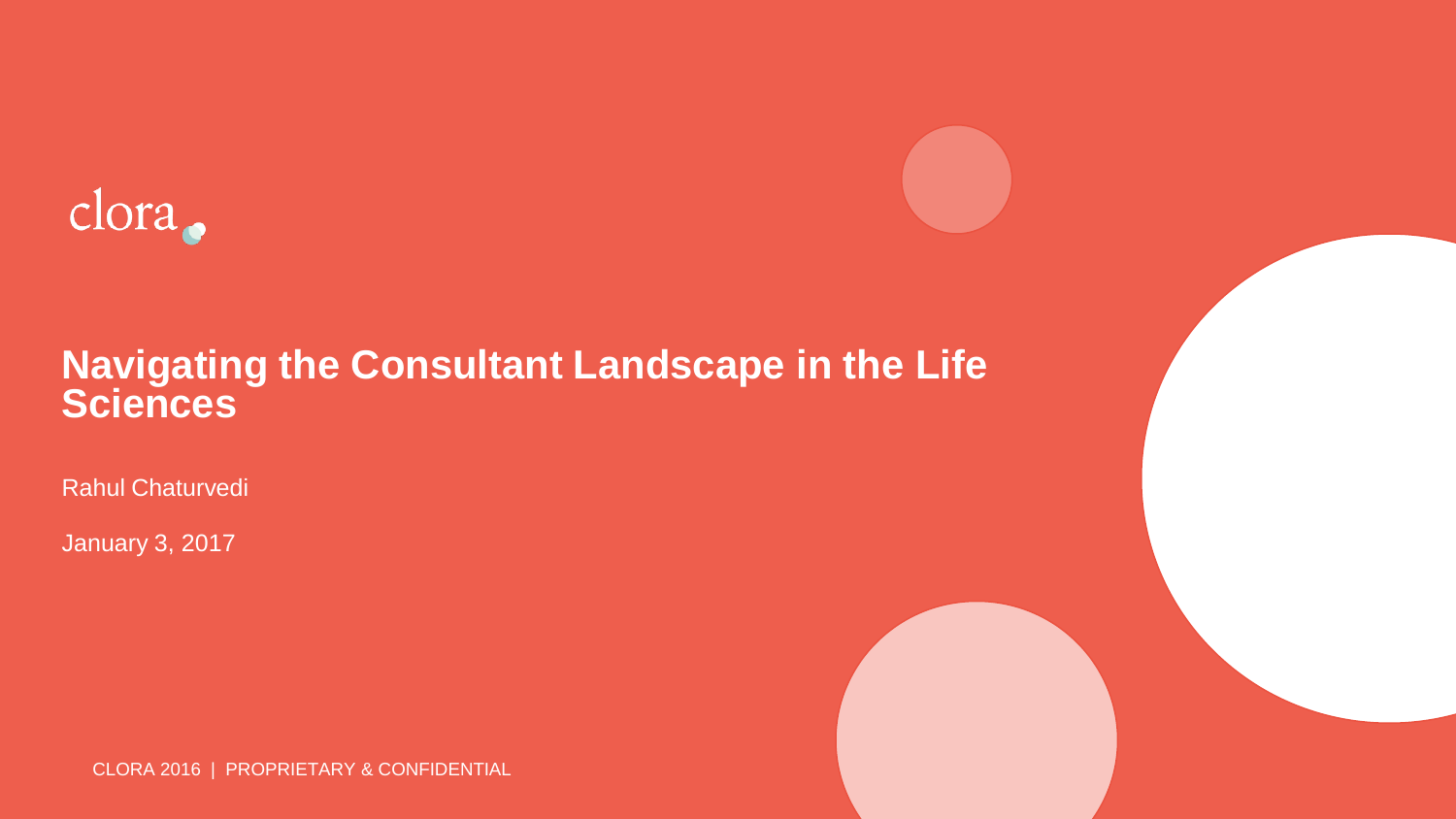



- CEO, Clora
- VP Clinical Development, Kaleido Biosciences (a Flagship VentureLabs company)
- VP Clinical Development, GI Dynamics
- VP Clinical Affairs, Avedro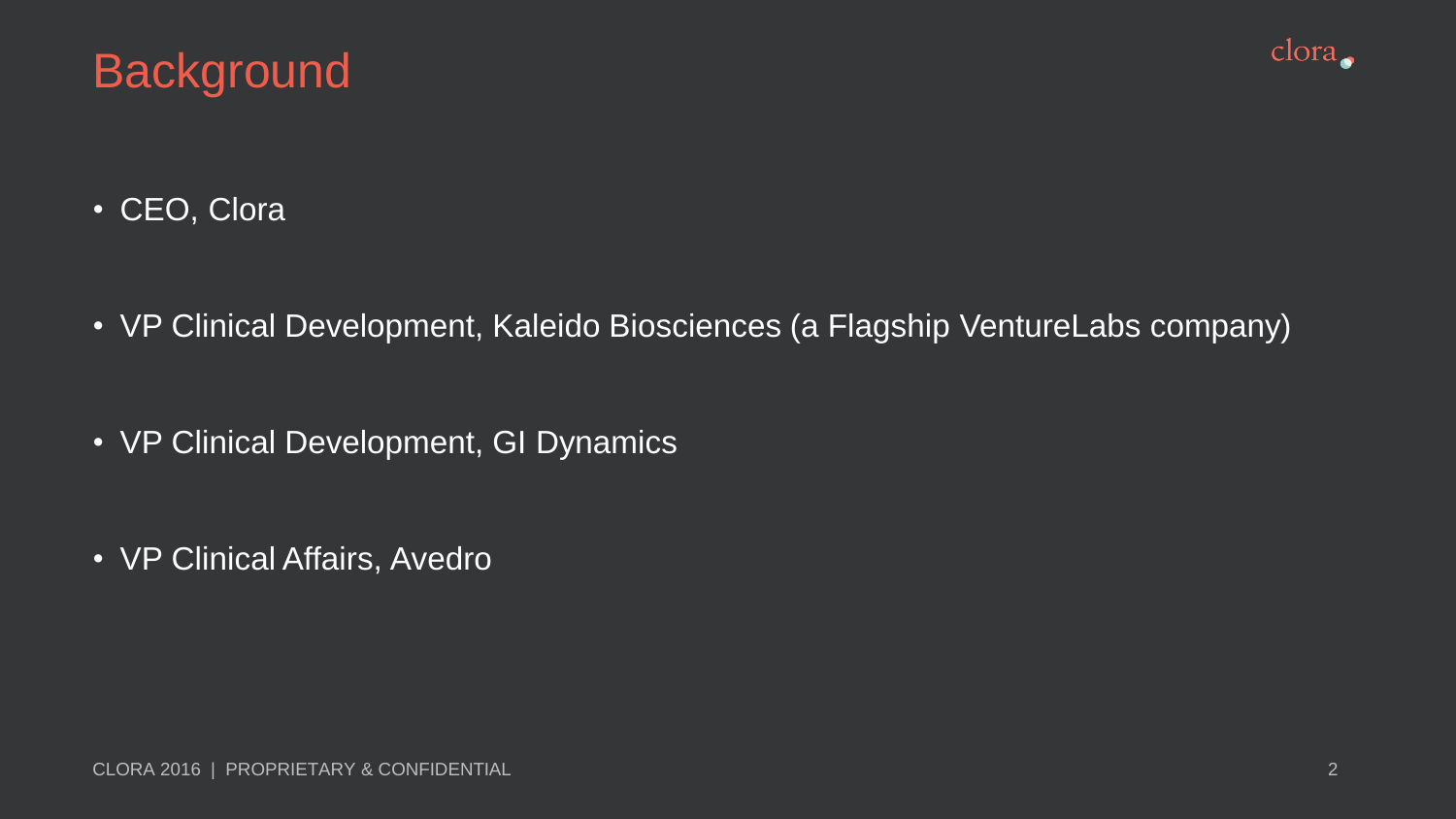## The Discovery and Development Process



*Given the cost and time to develop products, companies are increasingly outsourcing development activities to access specialized talent and to reduce fixed costs.*

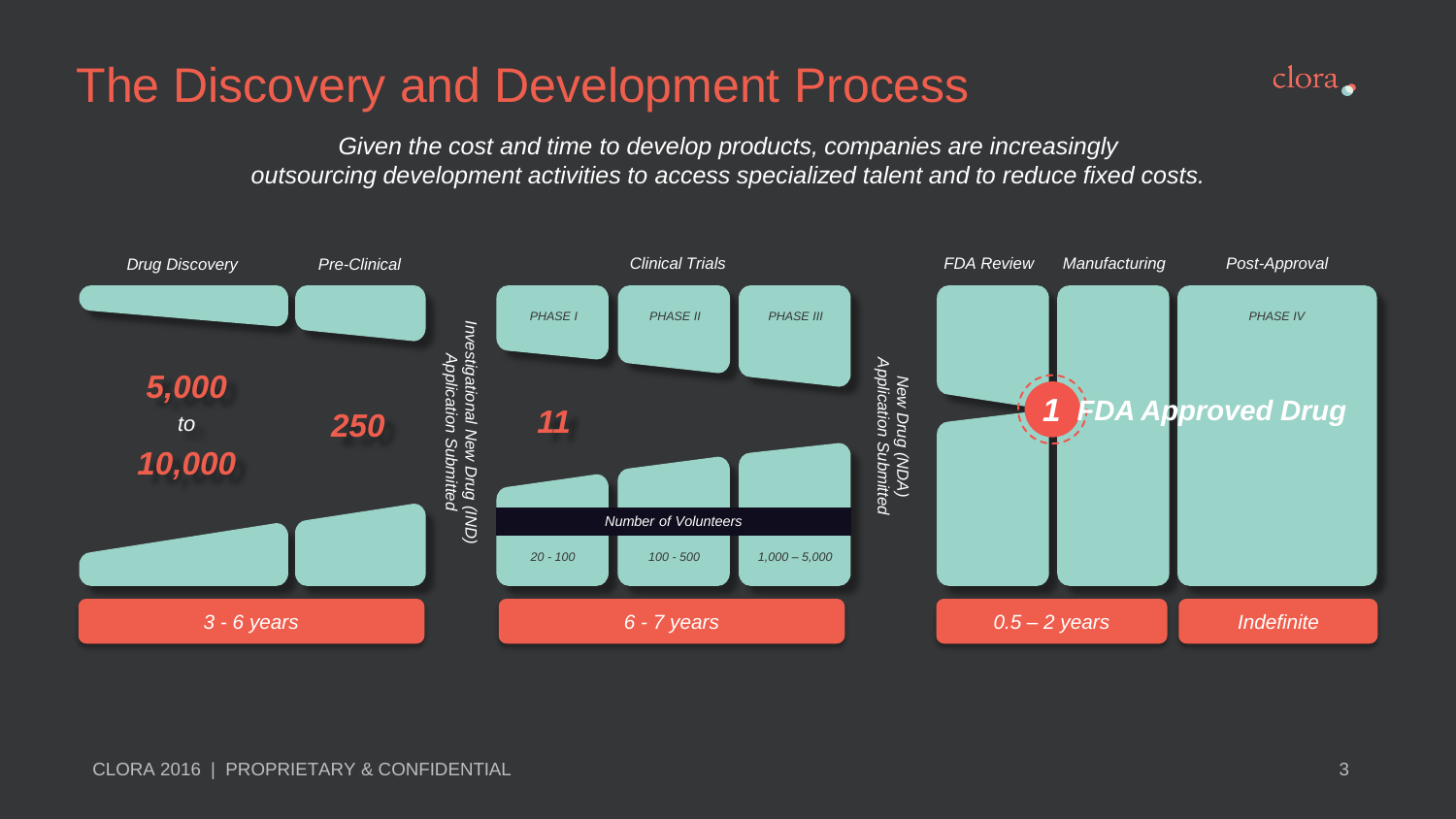## The Cost of Delays in the Life Sciences Industry are in the **Millions**



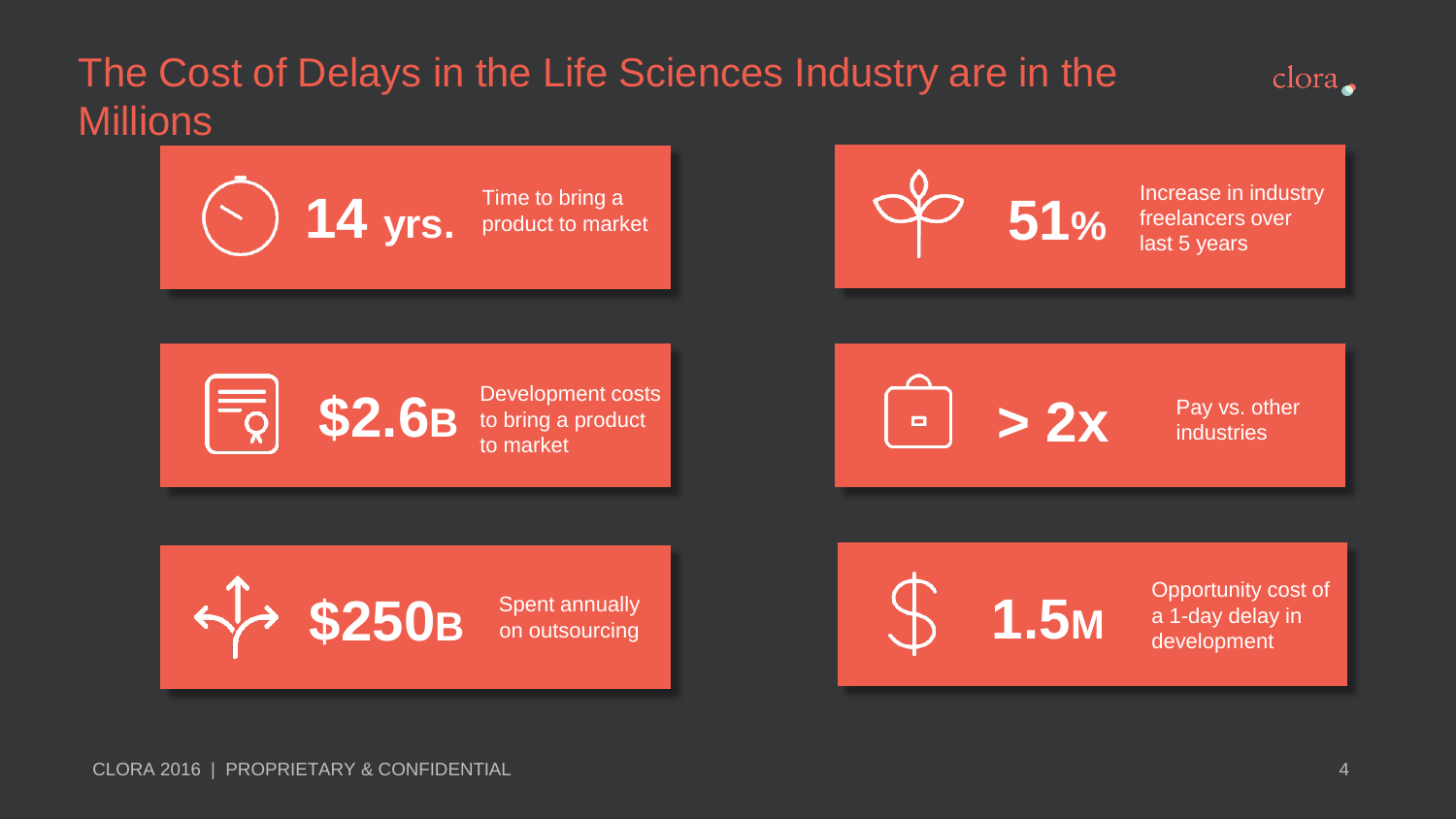### Life Science Companies Struggle to Find the Specialized Talent They clora. **Need**







Over 300 diverse specialties are required to bring a product to market in the pharmaceutical, biotech, and medical device fields.

Fill rates are among the lowest and opportunity costs are the highest. It takes over 40 days to fill a consultant role and 55% of positions go unfilled. The industry is at a tipping point. While development costs are rising, there is immense corporate and government pressure to reduce costs.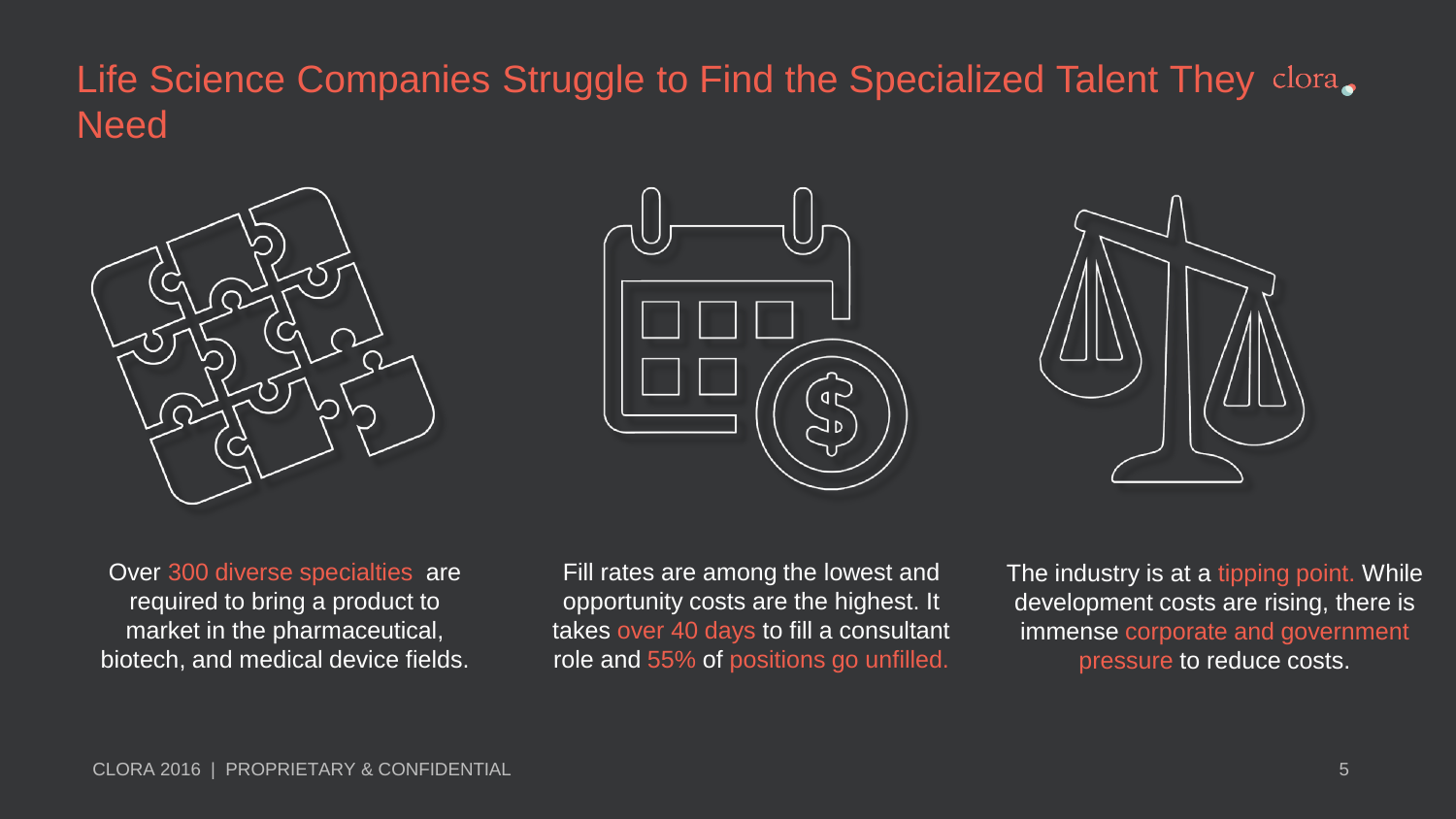## There's a Lot of Noise When Trying to Find a Consultant

 $\frac{1}{2}$ 



>30 days to find a consultant **|** Opportunity cost = \$45M+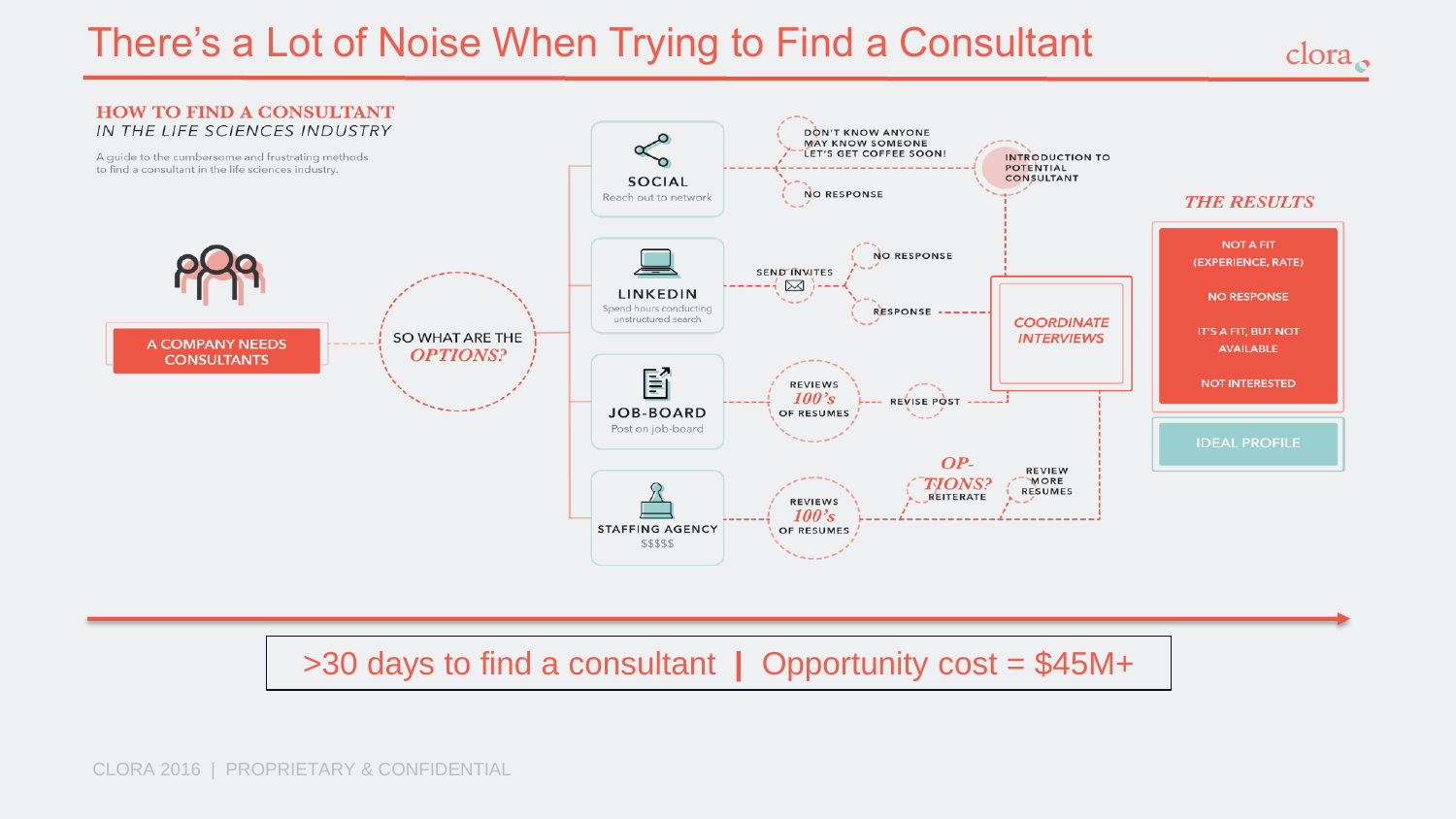



3. Do they have the appropriate context to succeed?

4. Do they complement your team & accelerate pace to inflection points?

5. Have they previously succeeded with similar projects?

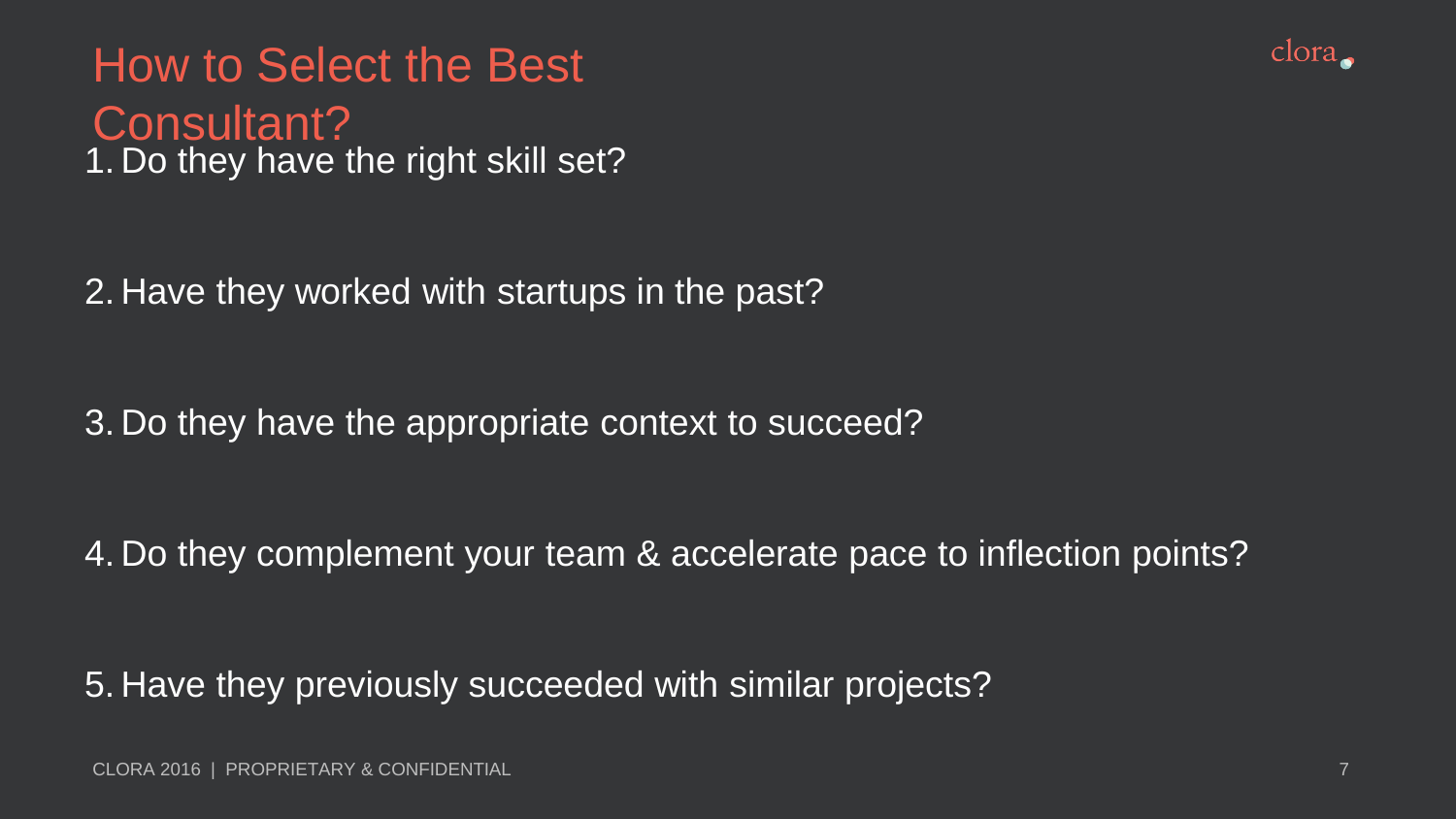

## What is Clora?

Clora is a tech-enabled marketplace that provides life science companies of any size access to world-class, specialized consultants.

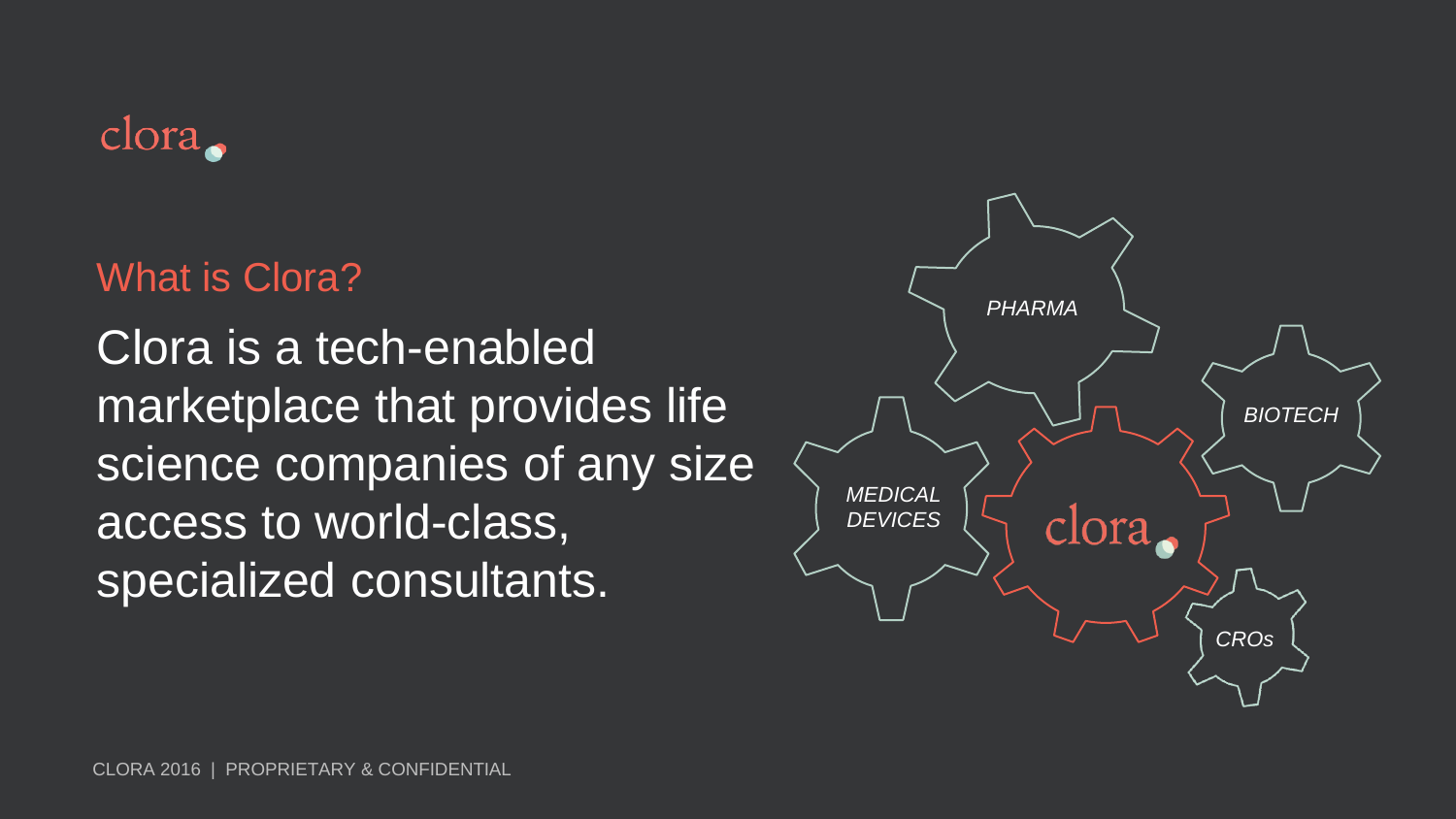### Accelerate and De-Risk Product Development by Accessing the Best **Consultants**



#### *All signal, no noise.*

|                             | REGULATORY PATHWAYS RELATED TO THIS PROJECT                        |                                 |                        | Not Applicable   |
|-----------------------------|--------------------------------------------------------------------|---------------------------------|------------------------|------------------|
|                             | Please select the regulatory pathway(s) related to this project.   |                                 |                        |                  |
| <b>IND</b>                  | <b>BLA</b>                                                         | Expanded Access                 | <b>IDE</b>             |                  |
| 510K                        | <b>CE Mark</b>                                                     | Other                           |                        |                  |
| <b>THERAPEAUTIC AREAS</b>   |                                                                    |                                 |                        | □ Not Applicable |
|                             | Please select the therapeautic area(s) that apply to this project. |                                 |                        |                  |
| Autoimmune/<br>Inflammatory | Cardiovascular                                                     | Dermatology/<br>Plastic Surgery | Endocrine              |                  |
| Gastrointestinal            | Hematological                                                      | Infectious Disease              | Metabolism / Nutrition |                  |
| Musculoskeletal             | Neonatology                                                        | Neurology                       | Nephrology             |                  |
| Oncology                    | Ophthalmology                                                      | Pain                            | Pediatrics             |                  |
| Psychiatry                  | Pulmonary / Respiratory                                            | Urology                         | Vaccines               |                  |
| Virology                    | Women's Health                                                     | Other                           |                        |                  |
|                             |                                                                    | MacBook                         |                        |                  |